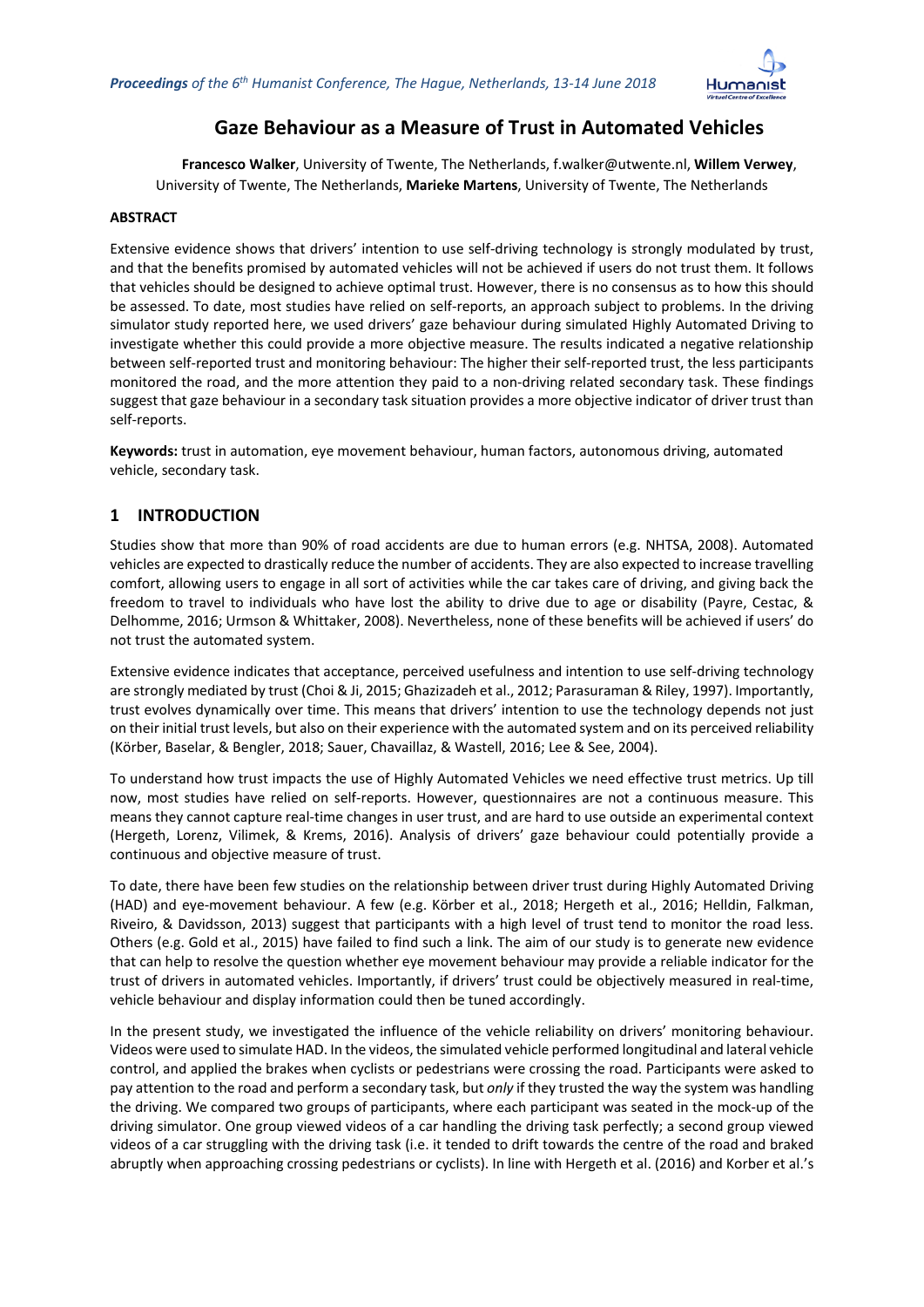(2018) results, we expected to find a negative relationship between trust and monitoring frequency: The less drivers trust the system, the more they view the road, and vice versa.

### **2 METHODS**

#### **2.1 Participants**

Thirty participants, all students of the University of Twente, were selected for the experiment and participated in exchange for money (6 euro) or study credits. Six participants were excluded from the analysis: 5 due to the poor quality of their eye-tracking data (i.e. pupil detected in less than 79% of the frames), and 1 because the post interview showed that the participant had previous experience with a Level 2 (SAE, 2014) automated vehicle. The other participants reported no previous experience with automated vehicles. All participants had their driver's licence for at least one year and reported normal vision. None wore glasses, and none reported that they commonly suffered from motion sickness. The 14 female and 10 male participants selected for the final analysis were all between 18 and 24 years of age (M = 20.46; SD = 1.414).

#### **2.2 Videos – Pilot study**

A Go-Pro Hero 4 Session camera, placed centrally on the hood of an Audi A4, was used to film 14 two-minute driving scenarios, encountered while driving in the surroundings of the University of Twente. We then performed a pilot study in the driving simulator of the University of Twente, in which 10 participants viewed the videos in a different random order. One participant was excluded due to motion sickness. The remaining participants were between 19 and 28 years of age ( $M = 21.7$ ; SD = 2.3). They were asked to imagine being in an autonomously driving vehicle. After each video they were asked to verbally rate the vehicle's performance on a 7-point Likert scale. Of the 14 videos, the 3 with the highest scores (i.e. M > 5.7) and the 3 with the lowest scores (i.e. M < 2.8) were used in the main experiment. Wilcoxon signed ranks tests showed that the scores of the 3 highest rated videos significantly differed from the 3 scores with the lowest ratings (all *p'*s = .005).

#### **2.3 Tasks**

Participants were assigned to one of two groups: The Perfect Vehicle group viewed forward looking videos recorded from a car handling the driving task perfectly (it always kept in lane, and braked comfortably in front of crossing cyclists or pedestrians). The Poor Vehicle group viewed videos of a car struggling with the driving task, with a tendency to drift towards the centre of the road, and to brake abruptly in front of crossing cyclists and pedestrians. Perfect Vehicle and Poor Vehicle participants were both confronted with one crossing cyclist or pedestrian per video. Although group assignment was random, the randomization procedure ensured the same distribution of participants by gender and initial trust level in each group.

Participants of both groups performed a non-driving-related secondary task (NDRT) during simulated driving. This was presented on a Dell Latitude 7370 laptop, and was programmed using Psychopy software (Peirce, 2009). As in Verwey (2000), the NDRT consisted of a simple addition task. In each trial, a target number, between 20 and 87, was presented in red at the centre of the screen. Below the target number, the screen showed an addition in the form <number>+7. As previously, the number always lay in the range from 20 to 87. Participants were asked to indicate whether the result of the addition was higher or lower than the target number. At the end of each trial, system feedback (the word "correct" for correct responses, the word "incorrect" for incorrect responses) was presented centrally on the laptop screen. Participants had no time limit to perform the task. Responses were recorded using the right and left arrows of a standard keyboard, which participants held on their lap for the entire duration of the experiment. The task is presented in Figure 1.



**Figure 1. Secondary addition task. Correct trial: By pressing the left arrow, the participant correctly indicated that 76+7 is lower than the target number "86".**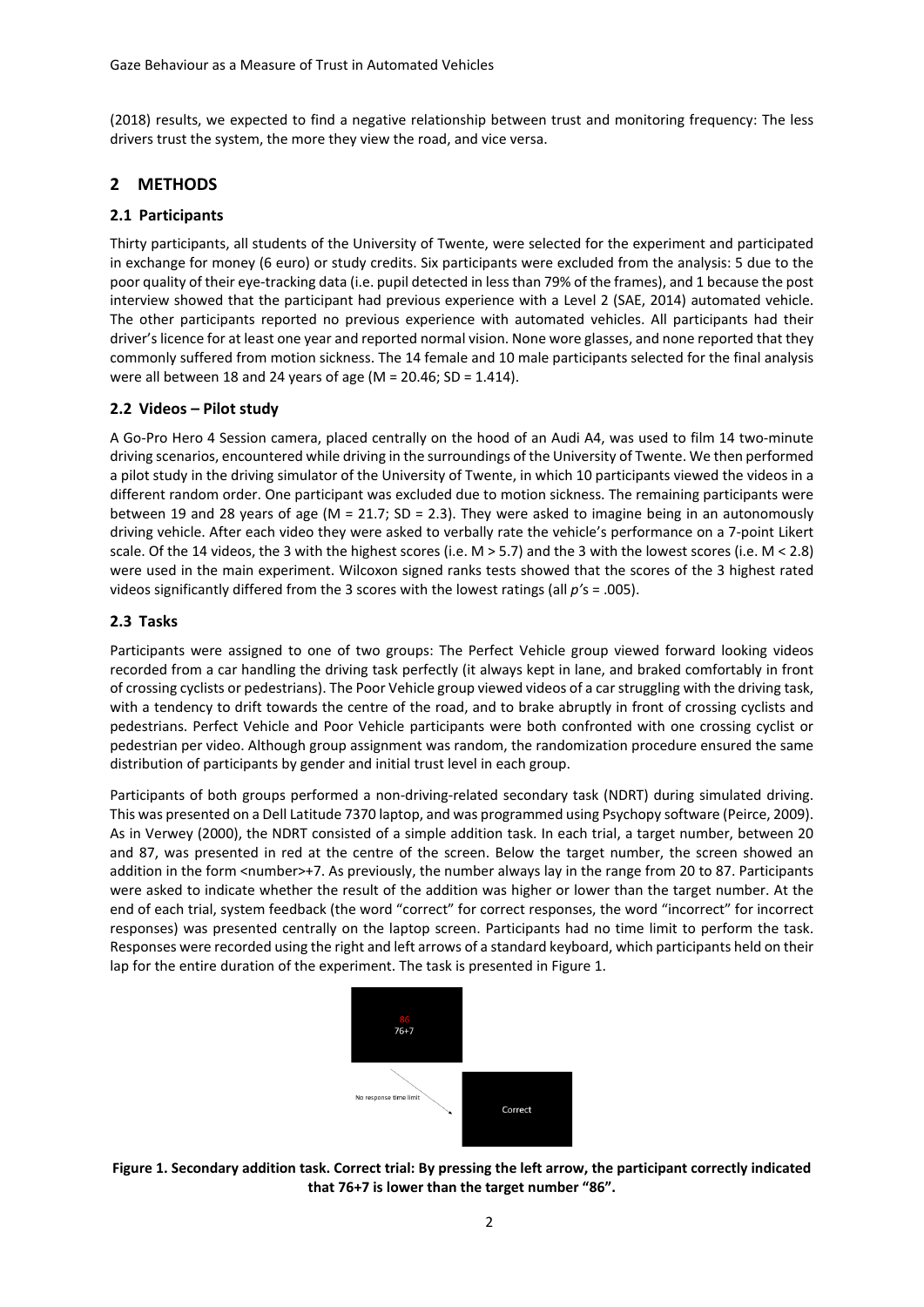To perform the NDRT participants allocated their attention away from the driving simulator screen, and could not use peripheral vision to watch the road while they were performing the secondary task. The time participants were watching the NDRT screen served as an indicator of trust.

### **2.4 Trust questionnaire**

Participants' trust in the simulated vehicle was also measured using a modified version of the Empirically Derived (ED) Trust Scale (Jian, Bisanz, & Drury, 2000). This uses a 7-point Likert scale (1 = totally disagree; 7 = totally agree), to indicate level of agreement with seven statements (based on Verberne, Ham, & Midden, 2012). Participants filled in the trust questionnaire before and after completing the experiment (see section "Procedure"). Assessing trust before the start of the experiment was important to ensure that participants in each group were equally distributed in terms of their initial trust.

## **2.5 Apparatus**

### *2.5.1 Driving simulator*

The driving simulator of the University of Twente consists of a mock-up equipped with steering wheel, pedals and indicators. Videos, displayed through Psychopy software (Peirce, 2009), are projected on a screen of 7.8 x 1.95 meters. The screen has a total resolution of 3072\*768 pixels (~10ppi).

## *2.5.2 Mobile eye-tracker*

Participants' eye-movements were recorded using Tobii Pro Glasses 2. The head-mounted mobile eye-tracker weighs 45 grams and is equipped with four eye cameras. It tracks movements of both eyes, and uses an additional scene camera to track the external world. The glasses were connected to a 130 x 85 x 27 mm recording unit with a weight of 312 grams. The eye-tracker was wirelessly connected to a Dell tablet, running Windows 10 operating system and the Tobii Pro Glasses Controller software (Tobii Pro Glasses 2, 2018).

## **2.6 Procedure**

Participants filled out a pre-measurement trust questionnaire online at home. Then, on the testing day, they were welcomed to the driving simulator room and told that they would view videos while sitting in the simulator mock-up. After filling in an informed consent form, the mobile eye-tracker was calibrated following the procedure recommended by Tobii (i.e. Tobii Pro Glasses 2, 2018). After calibration, participants sat down in the mock-up of the driving simulator. On screen instructions informed them that the experiment would be divided into two phases. Phase 1 would be a "trust development session", in which they could develop a general idea of how the system worked by watching its behaviour. They were told that in this phase they should focus on the vehicle's behaviour. In phase 2 the car would behave as in phase 1, though the scenarios would be different. The phase 1 video was then presented on screen. At the end of the video, participants were asked "How do you think that the car coped with the driving task?". Responses were expressed out loud using a 7-point Likert scale, with 1 indicating "very badly" and 7 "very well".

After participants' responses had been recorded, instructions for phase 2, the "active session", were displayed on screen: Participants were told to imagine they were in a self-driving car, and to perform the secondary task whenever they felt that the car was handling the driving safely. Once again, participants were reminded that the car would behave as in phase 1. Participants were given time to practice the secondary task before the start of the phase. After practice, two videos were presented. At the end of phase 2, participants were asked to rate how they thought the car had coped with the driving task. The order of the videos was counterbalanced across participants.

Participants were then asked to leave the mock-up, remove the eye-tracker, and fill in the post trust questionnaire. Although the items of the post-measurement were the same as those in the pre-measurement questionnaire, they were rephrased to refer to participants' trust towards the vehicle they had just experienced, and not their general trust in self-driving cars. The experiment ended with a final questionnaire, in which participants were asked to provide information on their level of education and previous experience with automated vehicles. Responses were used to check that participants had no previous experience with automated vehicles, either as drivers or as passengers.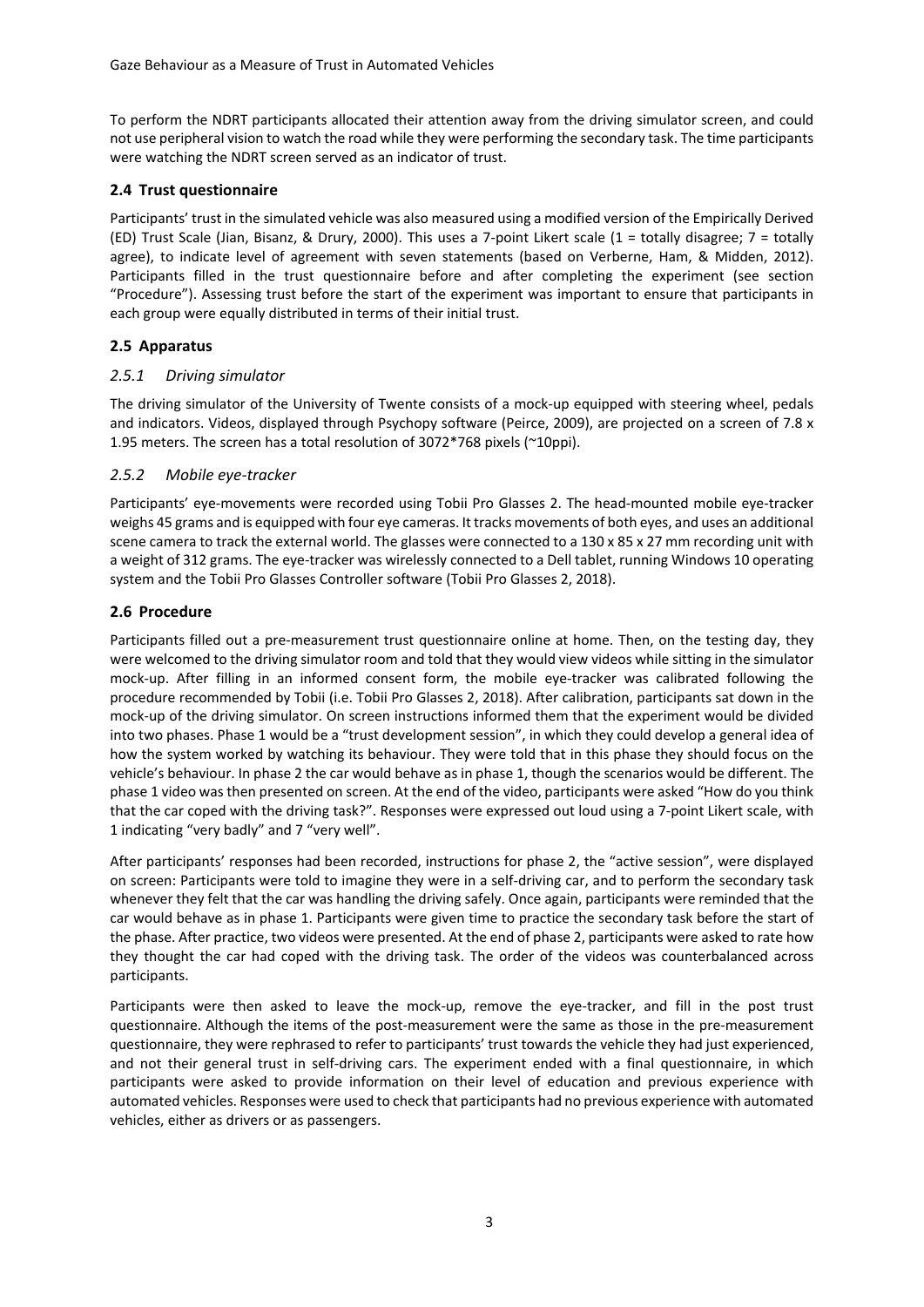#### **2.7 Analysis**

Our analysis assessed participant eye-movement behaviour during phase 2 onto two regions of interest (ROI): 1) the road, i.e., the central section of the driving simulator screen (size 2.6 x 1.95 meters); 2) the laptop, on which the NDRT was presented. Specifically, we assessed fixation count (i.e. number of fixations made in each ROI) and fixation duration (i.e. total time spent viewing each ROI).

#### **3 RESULTS**

#### **3.1 Monitoring behaviour and trust**

Analysis of the results for the two groups showed that 65% (SD = .099) of the Perfect Vehicle group's fixations were on the road, as opposed to 83% (SD = .084) for the Poor Vehicle group. A Mann Whitney U test revealed that the difference was highly significant ( $U = 12$ ,  $p = .001$ ). Moreover, members of the Perfect Vehicle group spent 70% (SD = .117) of their time looking at the road, as opposed to 84% (SD = .113) for the Poor Vehicle group. Again, the difference between the two groups was highly significant (U = 24, *p* = .007). These results are strong evidence that monitoring behaviour could be an effective measure of trust. See Figure 2.



#### **Figure 2. Participant monitoring behaviour. The Poor Vehicle group made more fixations (83% vs. 65%) and spent more time (84% vs. 70%) on the road compared to the Perfect Vehicle group. Error bars represent standard error of the means.**

To confirm the relationship between trust and monitoring behaviour, we used a Pearson correlation to correlate the two measures. Self-reported trust scores collected at the end of the study and pooled across the two groups correlated strongly both with fixation count ( $r = -.658$ ,  $p < .001$ ) and with fixation duration ( $r = -.611$ ,  $p = .001$ ): In brief, the higher the trust, the less participants fixated the road. See Figure 3.



**Figure 3. Correlation between self-reported post trust (1: low; 7: high) and monitoring behaviour. The higher the trust, the less participants fixated on the road. A) Fixations made on road; B) Time spent on road.**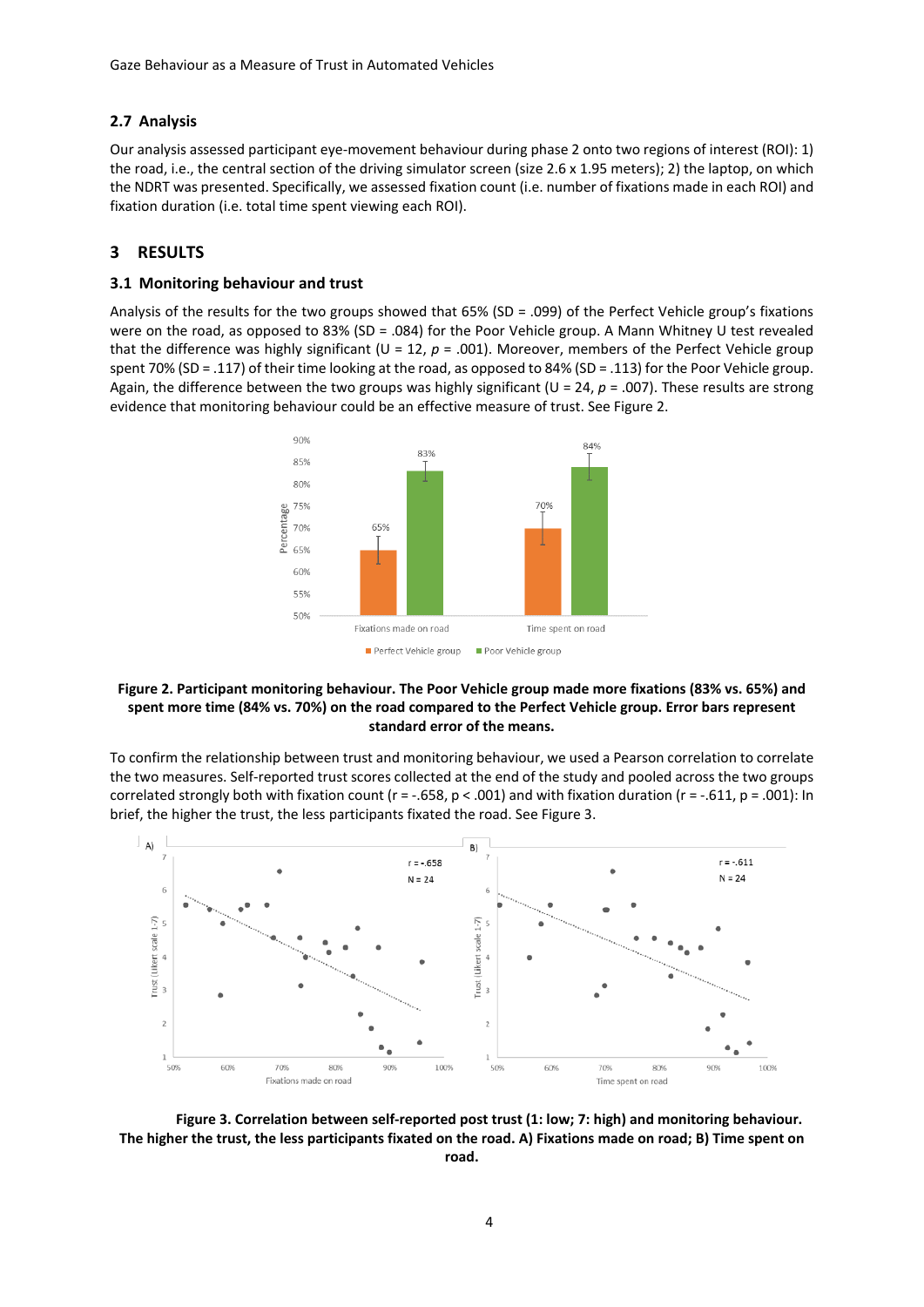### **3.2 Validation**

Two independent annotators used Tobii Pro Lab software to classify the same set of fixations on the road and on the laptop. Interrater reliability was estimated using a Pearson correlation. Fixation durations and fixation counts computed from the fixations mapped by judge 1 correlated strongly with the fixations mapped by judge 2 (durations: r = .998, *p* < .001; counts, r = .999, *p* < .001).

To test whether the videos presented to the Perfect Vehicle group were associated with higher self-reported trust than those presented to the Poor Vehicle group, we analysed the data with a Mann-Whitney U test. As expected, the Perfect Vehicle group had higher scores. This was true both for the videos presented during phase 1 (Perfect Vehicle: M = 6.2, SD = .632; Poor Vehicle: M = 4.93, SD = 1.328; U = 30.5) and phase 2 (Perfect Vehicle: M = 5.3, SD = .949; Poor Vehicle: M = 3.71, SD = 1.541; U = 29), *p* = .016. These findings are further evidence that monitoring behaviour can indeed provide a valid measure of driver trust.

# **4 DISCUSSION**

Extensive evidence shows that adoption of automated technology is strongly modulated by user trust. Up to now, however, driver trust in self-driving technology has usually been investigated through self-reports – a technique that is not continuous, and difficult to use in real-world scenarios. To better understand the link between driver trust and the behaviour of automated vehicles, we need trust measures that are more objective and easier to use. Here, we investigated the potential of mobile eye-tracking technology in a secondary task situation. Participants were divided into two groups. The Perfect Vehicle group viewed videos of a simulated Highly Automated Vehicle (SAE, 2014) which coped perfectly with the driving task, while the videos presented to the Poor Vehicle group showed a vehicle that tended to swerve towards the centre of the road and braked abruptly in front of crossing cyclists or pedestrians. Participants' eye-movements to the road and the secondary task were recorded, and self-reported trust was measured before the start (for control purposes) and at the end of the experiment.

Comparison of the two measures showed that the higher the drivers' self-reported trust scores collected at the end of study, the less time they spent viewing the road, and vice versa. These results confirm the negative relationship between trust and monitoring behaviour (i.e. fixation count and duration) during Highly Automated Driving (SAE, 2014), previously reported by Hergeth et al. (2016) and Korber et al. (2018).

The results also confirm the success of our manipulation. The Perfect Vehicle group made more fixations and spent more time on the secondary task compared to the Poor Vehicle group. Participants were instructed to perform the secondary task only when they thought that the automated system was handling the driving task safely. It appears, therefore, that the Perfect Vehicle group trusted their simulated vehicle more than the Poor Vehicle group. This was confirmed by participants' answers to the question "How do you think that the car coped with the driving task?". Both in phase 1 and phase 2, the Perfect Vehicle group reported higher scores than the Poor Vehicle group.

One limitation of our study is that participants who thought that the automated vehicle was not handling the driving task safely were instructed to keep viewing the road. In a real-world scenario, it is likely that drivers who felt uncomfortable with the car's behaviour would disengage the automated system and take back manual control. Here, due to the video-based nature of the study, drivers could not disengage the automated system. It is also likely that participants in this simulation-based study did not feel as threatened by the vehicle's behaviour as they would have felt in a real-world situation. Nonetheless, results clearly show different eye-movement behaviour between the two groups.

To summarize, our study represents a step forward in the development of more objective, non-invasive and continuous measurements of drivers' trust in self-driving technology. Such measurements are particularly important in real-world scenarios, where they could be used to assess real-time changes in driver trust. If drivers over- or underestimate the capabilities of their vehicles, automated systems could react by modifying their behaviour or by providing them with additional information concerning the vehicles' performance. As suggested by Hergeth et al. (2016), future research should further investigate the interactions between self-reported trust, monitoring behaviour and driver behaviour. This is a necessary step towards the use of gaze behaviour as an objective and continuous measurement of driver trust.